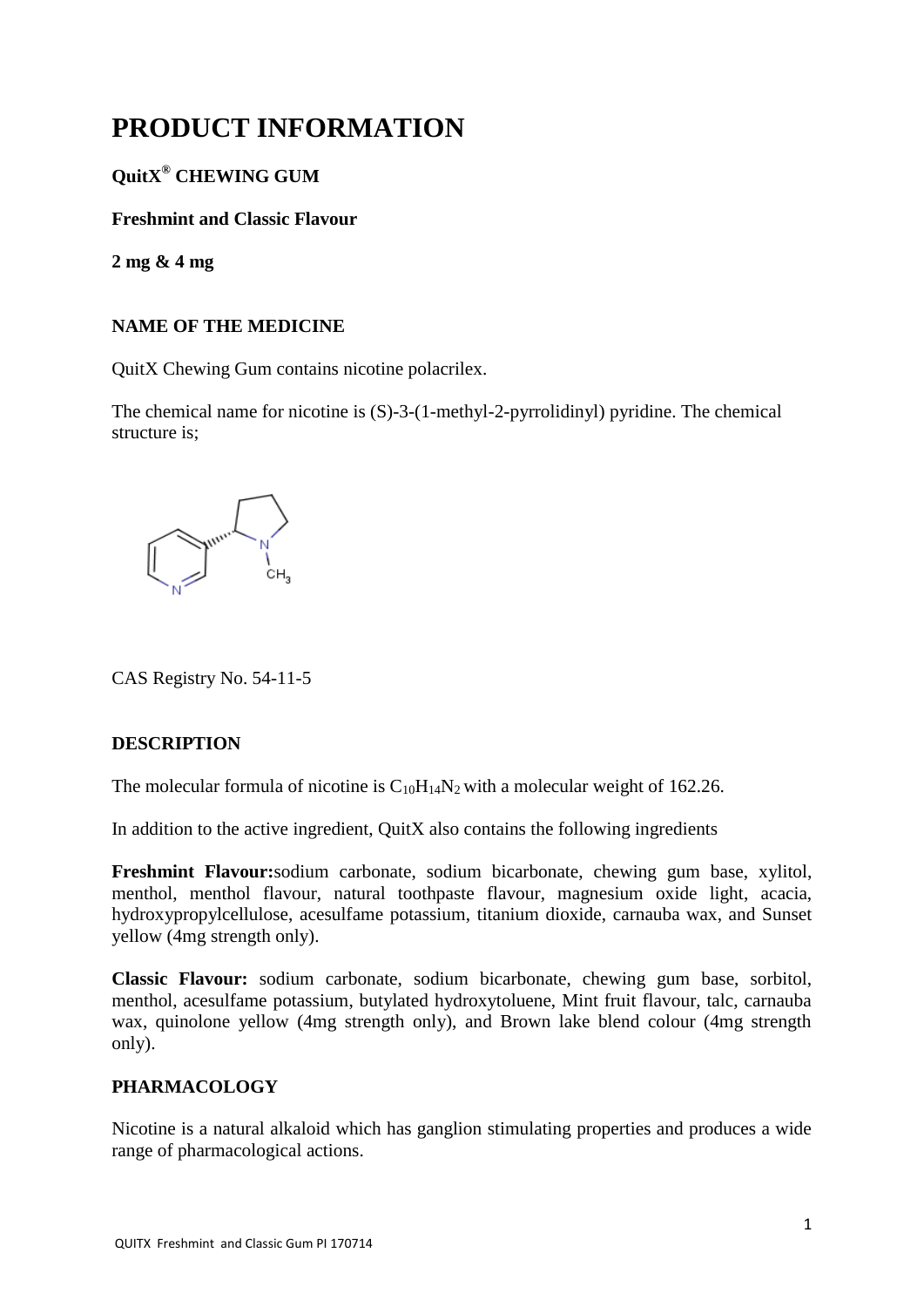The use of nicotine is widespread in the form of tobacco products, chronic use of which is causally linked to a variety of serious diseases. Many smokers develop a dependence due to an interaction of pharmacological, social and psychological factors.

## **Pharmacodynamics***.*

QuitX Chewing Gum is a treatment aid in smoking cessation. Clinical studies have shown that nicotine replacement from nicotine containing products can help people give up smoking by relief of abstinence symptoms associated with smoking cessation.

Abrupt cessation of the use of tobacco containing products following a prolonged period of daily use results in a characteristic withdrawal syndrome that includes four or more of the following: dysphoria or depressed mood; insomnia; irritability; frustration or anger; anxiety; difficulty concentrating, restlessness or impatience; decreased heart rate; and increased appetite or weight gain. Nicotine craving, which is recognised as a clinically relevant symptom, is also an important element in nicotine withdrawal.

Clinical studies have shown that nicotine replacement products can help smokers abstain from smoking by relieving these withdrawal symptoms.

#### **Pharmacokinetics.**

There are no differences in nicotine kinetics between men and women.

#### *Absorption*

Nicotine administered in chewing gums is readily absorbed from the oral mucosa membranes. Demonstrable blood levels are obtained within five to seven minutes after starting chewing and reach a maximum about five to ten minutes after chewing is stopped. Blood levels are roughly proportional to the amount of nicotine released by chewing and are unlikely to exceed those obtained from smoking cigarettes. The amount of nicotine extracted from one chewing gum depends on how vigorously and for how long it is chewed. The amount of nicotine absorbed depends on the amount extracted and the loss from the oral cavity due to swallowing or expectoration.

The systemic availability of swallowed nicotine is lower due to first-pass hepatic metabolism. The high and rapidly rising nicotine concentration seen after smoking is rarely produced by treatment with the gum. Normally approximately 1.4 and 3.4 mg of nicotine will be extracted from the 2 and 4 mg gum, respectively. Steady state trough levels of 10 to 14 nanogram/mL for 2 mg and 24 to 29 nanogram/mL for 4 mg nicotine gum are achieved during standardised conditions, i.e. chewing every two seconds for 30 minutes. A twelve week study found that nicotine chewing gum 2 mg produced nicotine plasma levels of about 9 nanogram/mL, while 4 mg gum produced nicotine plasma levels of about 23 nanogram/mL. Afternoon peak plasma levels after cigarette smoking are about 35 nanogram/mL.

# *Distribution*

The volume of distribution following intravenous (IV) administration of nicotine is about 2 to 3 L/kg and the half-life approximately two hours.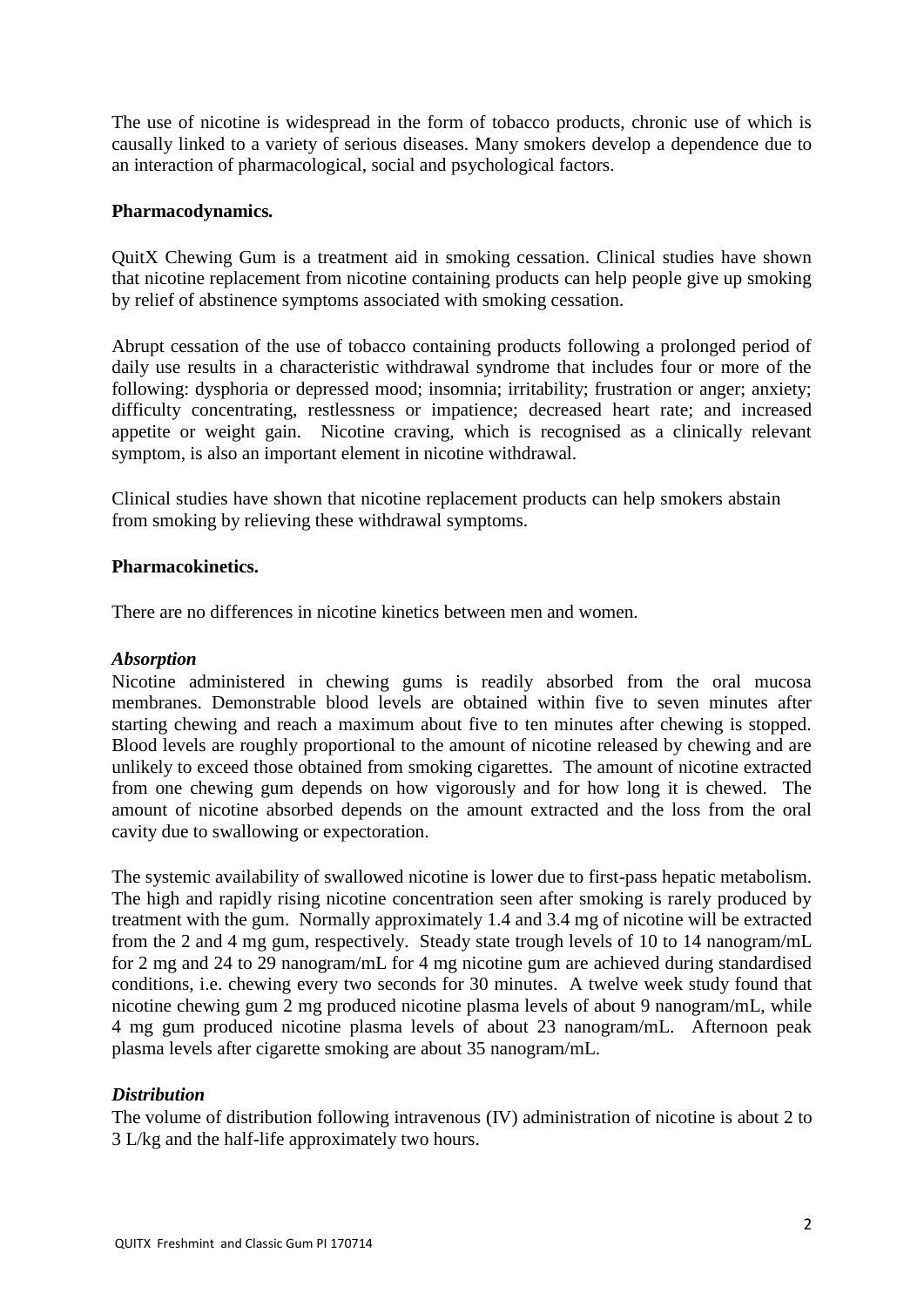#### *Metabolism*

The major eliminating organ is the liver, and average plasma clearance is about 70 L/hour. The kidney and lung also metabolise nicotine. More than 20 metabolites of nicotine have been identified, all of which are believed to be less active than the parent compound. The primary metabolite of nicotine in plasma, cotinine, has a half-life of 15 to 20 hours and concentrations that exceed nicotine by tenfold. The primary urinary metabolites are cotinine (15% of the dose) and trans-3-hydroxy-cotinine (45% of the dose).

## *Elimination*

About 10% of nicotine is excreted unchanged in the urine. As much as 30% of nicotine may be excreted unchanged in the urine with high flow rates and acidification of the urine below pH 5.

## *Special populations*

Plasma protein binding of nicotine is less than 5%. Therefore, changes in nicotine binding from use of concomitant drugs or alterations of plasma proteins by disease states would not be expected to have significant effects on nicotine kinetics.

Progressive severity of renal impairment is associated with decreased total clearance of nicotine.

Raised nicotine levels have been seen in smoking patients undergoing haemodialysis.

The pharmacokinetics of nicotine is unaffected in cirrhotic patients with mild liver impairment (Child score 5) and decreased in cirrhotic patients with moderate liver impairment (Child score 7).

# **CLINICAL TRIALS**

#### **Smoking reduction studies.**

Placebo controlled double blind, randomised clinical studies in healthy smokers who did not intend to quit smoking but who were motivated to reduce their smoking have shown that nicotine chewing gum (4 studies) and nicotine inhaler (2 studies) is effective at helping smokers reduce the number of cigarettes smoked, and that reducing smoking leads to the increased likelihood of smoking cessation.

Pooled data from 4 nicotine gum smoking reduction studies showed that 12.8% of subjects using nicotine gum had achieved a sustained reduction (by at least 50%) in smoking at 4 months, compared to 5.7% of placebo treated subjects. Pooled data from the four nicotine gum studies and two similarly designed nicotine inhaler studies showed that a total if 193/1215 (15.9%) subjects in the nicotine treatment groups in the six studies managed to reduce their cigarette consumption by at least 50% from week 6 to month 4 compared to 81/1209 (6.7%) in the placebo treated groups. The point prevalence (PP) quit rates at month 12 for these individuals was 58/193 (30.1%) in the nicotine treatment groups compared to 15/81 (18.5%) in the placebo treated groups.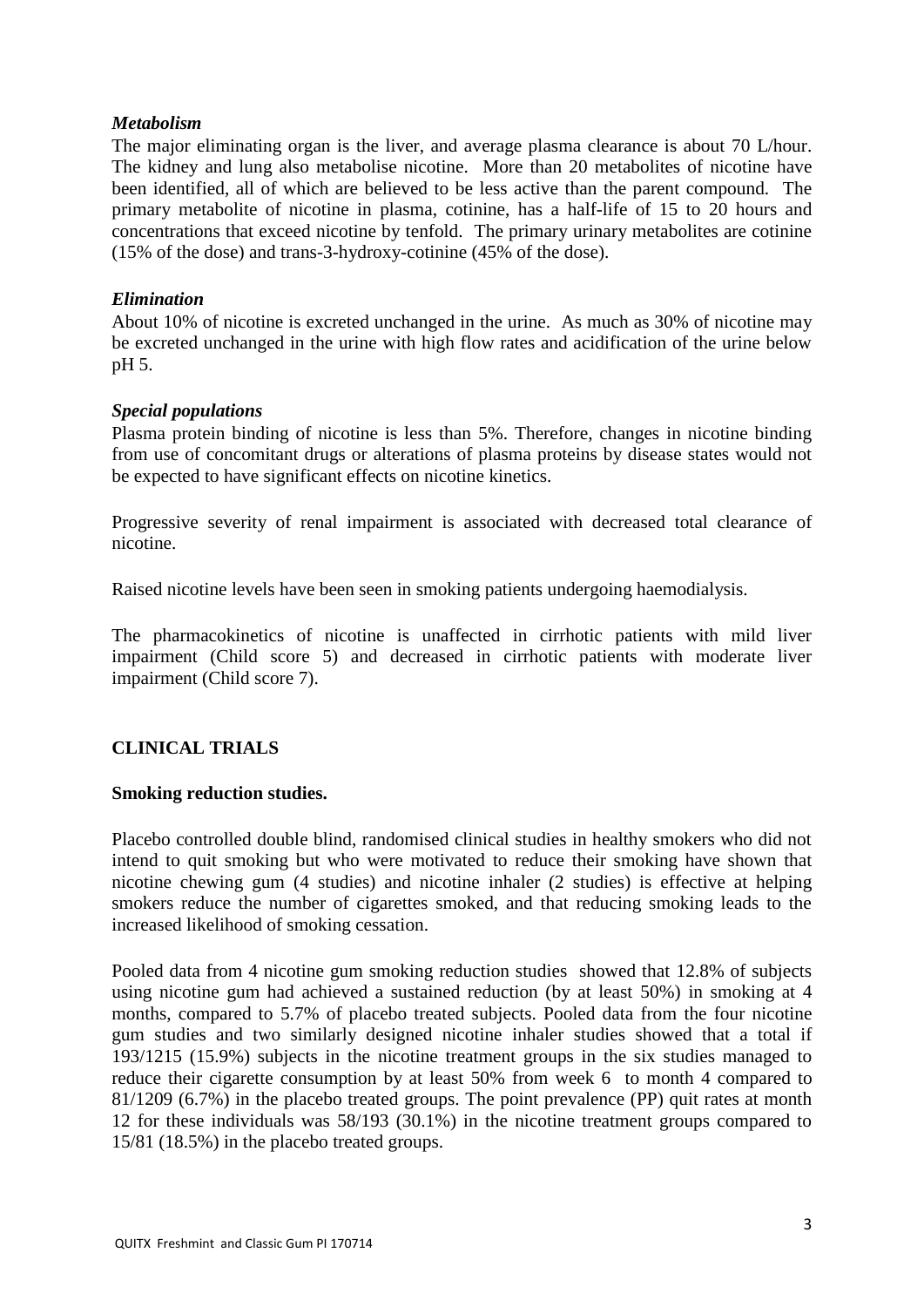The corresponding figures for smokers who were unable to reduce their cigarette consumption by at least 50% from week 6 to month 4 with regards to PP abstinence at month 12 were 47/1022 (4.6%) in the nicotine treated groups and 39/1128 (3.5%) in the placebo treated groups.

Overall, at 1 year, 8.15% of subjects treated with nicotine gum or inhaler were abstinent, compared to 4.05% of placebo treated subjects, giving an odds ratio of 2.10 (95% confidence interval 1.48, 2.99). As regular smokers are generally adept at self regulating their nicotine intake within a narrow range it is unlikely that concomitant use of nicotine gum or inhaler and smoking will result in overdose or plasma nicotine levels higher than those achieved with smoking alone.

During the smoking reduction studies no clinically significant treatment related adverse events were observed during the concomitant use of gum or inhaler and cigarettes for up to 12 to 18 months. The adverse event profile did not differ markedly from that in smoking cessation studies.

In a 3 way open tolerability study in 19 healthy smokers investigating the concurrent use of 4 mg chewing gum and smoking during physical exercise subjects were administered each of the following treatments: placebo gum  $+$  smoking one cigarette: 4mg gum  $+$  one unlit cigarette; 4mg gum + smoking one cigarette. Each treatment was repeated 7 times during 7 consecutive hours on one day. During multiple submaximal exercise tests, no signs of myocardial ischemia with any of the 3 treatments or differences between the 3 treatments in the number of extra systoles, episodes of two or more systoles or other arrhythmias were observed. Changes in mean heart rate and systolic blood pressure during exercise, and diastolic blood pressure at rest, tended to be higher in the smoking + gum group; however, the differences between treatments were minor. Of 3,094 smokers with Chronic Obstructive Pulmonary Disease (COPD) participating in a 5 year lung health study, 25% of subjects were smoking and using gum, and 40% were abstinent and continued to use gum after 1 year. No increase in the incidence of cardiovascular events in the abstainers who used gum or in those who used gum and continued to smoke were observed.

# **INDICATIONS**

Treatment of tobacco dependence by relieving nicotine craving and withdrawal symptoms, thereby facilitating smoking cessation in smokers motivated to quit.

In smokers currently unable or not ready to stop smoking abruptly, QuitX Chewing Gum may also be used as part of a smoking reduction strategy as a step towards stopping completely.

#### **CONTRAINDICATIONS**

QuitX Chewing Gum should not be administered to

- Non-smokers
- Patients with known hypersensitivity to nicotine or any of the excipients of the gum.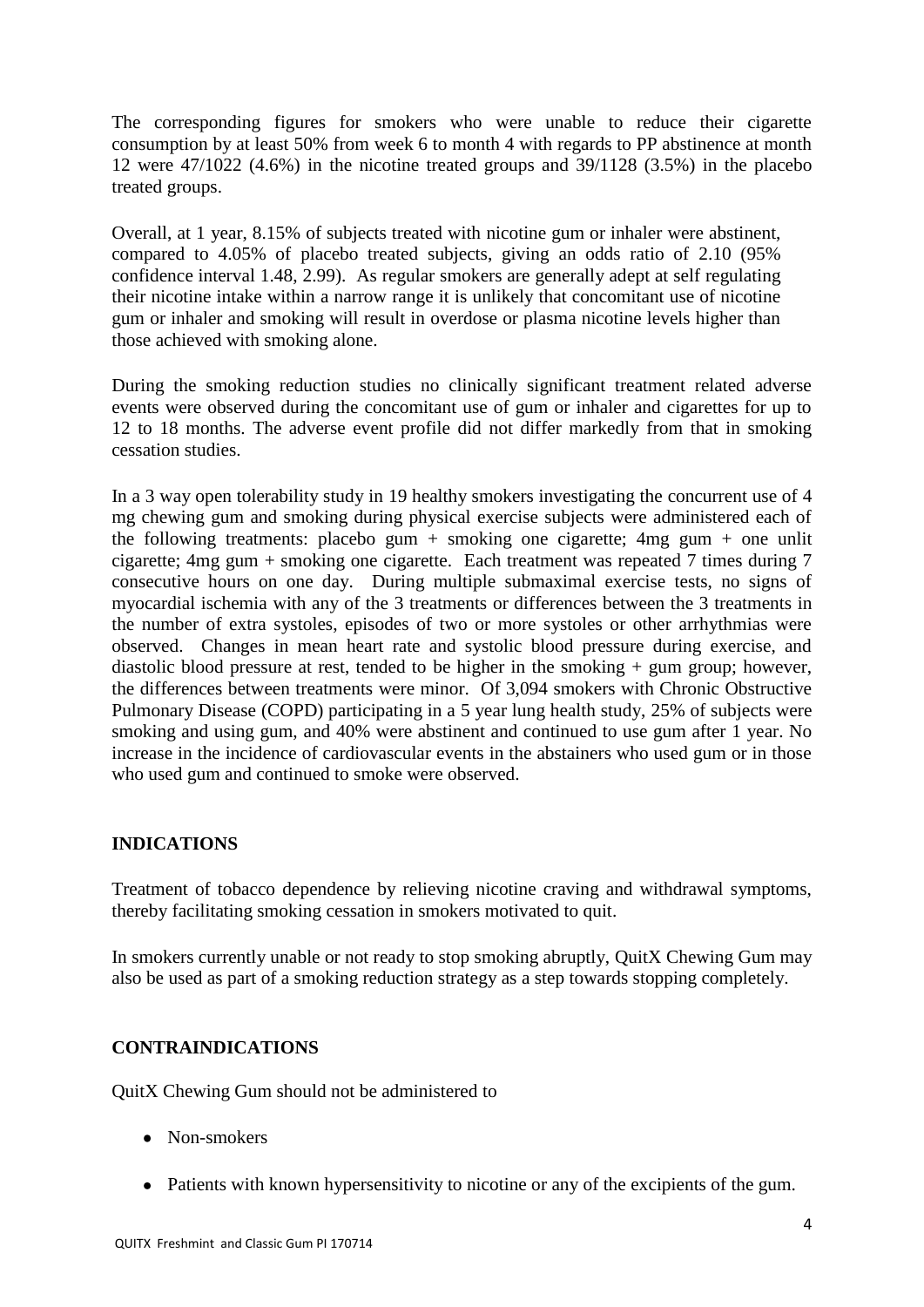Children under 12 years of age (see **DOSAGE AND ADMINISTRATION**, **Children**).

#### **PRECAUTIONS**

Any risks that may be associated with nicotine replacement therapy (NRT) are substantially outweighed by the well established dangers of continued smoking.

#### **Denture warning**

Smokers who wear dentures may experience difficulty in chewing nicotine chewing gum. The chewing gum may stick to, and may in rare cases, damage dentures.

#### **Underlying cardiovascular disease.**

In stable cardiovascular disease nicotine gum presents a lesser hazard than continuing to smoke. However dependent smokers currently hospitalised as a result of myocardial infarction, severe dysrhythmia or cerebrovascular accident (CVA) and who are considered to be haemodynamically unstable should be encouraged to stop smoking with nonpharmacological interventions. If this fails, nicotine gum may be considered, but as data on safety in this patient group are limited, initiation should only be under medical supervision.

#### **Diabetes mellitus**

Patients with diabetes mellitus should be advised to monitor their blood sugar levels more closely than usual when NRT is initiated as catecholamines released by nicotine can affect carbohydrate metabolism.

#### **Gastrointestinal disease**

Swallowed nicotine may exacerbate symptoms in patients suffering from oesophagitis, gastritis or peptic ulcers and oral NRT preparations should be used with caution in these conditions. Ulcerative stomatitis has been reported.

Nicotine chewing gum should be avoided if oral or pharyngeal inflammation is present.

#### **Phaeochromocytoma and uncontrolled hyperthyroidism**

Nicotine, from both NRT and smoking, causes the release of catecholamines from the adrenal medulla. Therefore, nicotine chewing gum should be used with caution in patients with uncontrolled hyperthyroidism or phaeochromocytoma.

#### **Transferred dependence**

Transferred dependence is rare and is both less harmful and easier to break than smoking dependence.

#### **Continued smoking while using nicotine replacement therapy**

Nicotine chewing gum can safely be used while smoking. The adverse event profile (incidence and severity of events) of nicotine chewing gum in studies to reduce smoking did not differ markedly from that in smoking cessation studies. Intermittent use of nicotine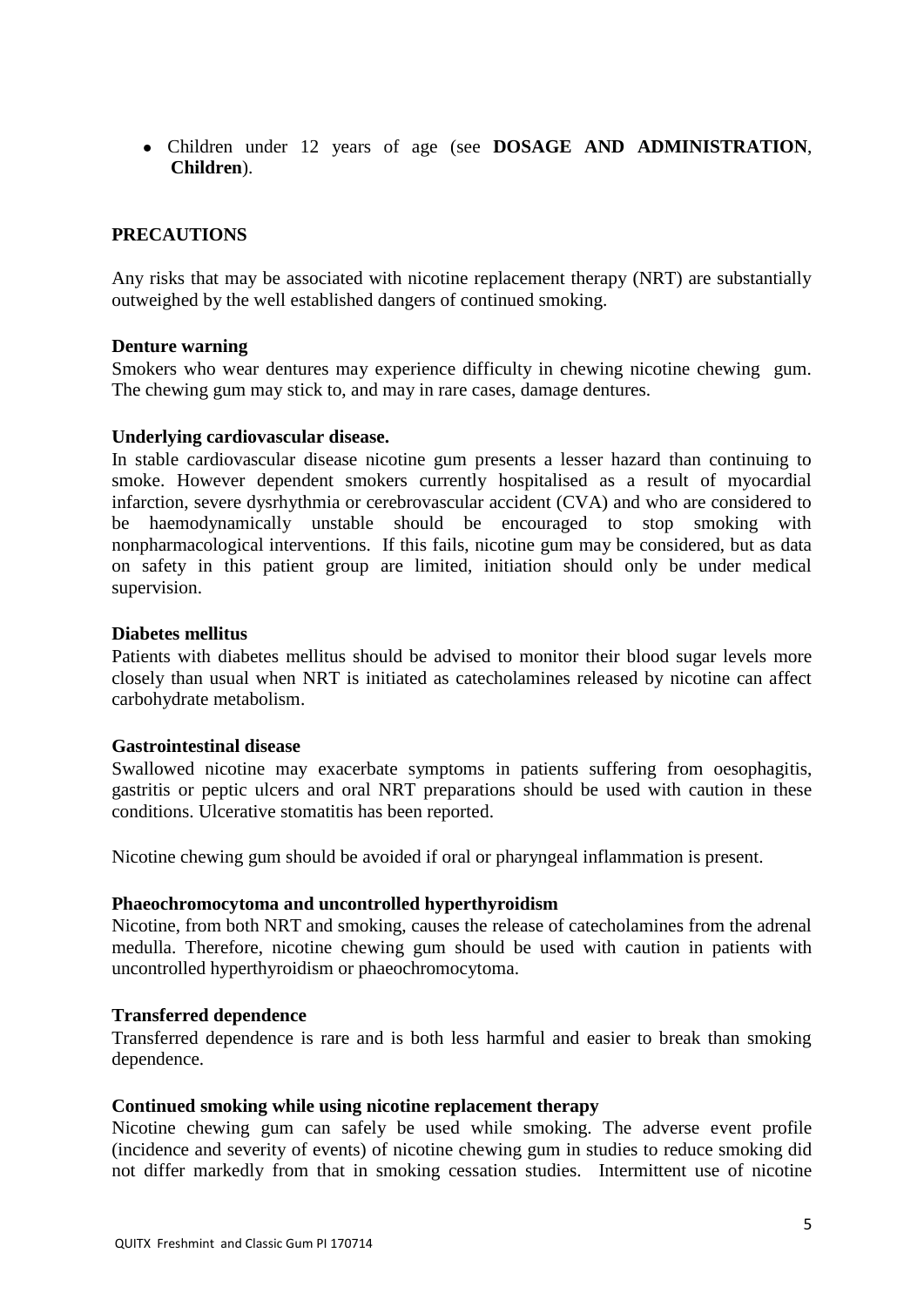chewing gum and cigarettes does not appear to produce more side effects than use of NRT alone. Most regular smokers are adept at self titration of their nicotine intake in order to maintain their plasma nicotine levels within a narrow range.

#### **Impaired renal function.**

Nicotine chewing gum should be used with caution in patients with severe renal impairment as the clearance of nicotine or its metabolites may be decreased with the potential for increased adverse effects.

## **Impaired hepatic function**

Nicotine chewing gum should be used with caution in patients with moderate to severe hepatic impairment as the clearance of nicotine or its metabolites may be decreased with the potential for increased adverse effects.

#### **Use in the elderly**

A minor reduction in total clearance of nicotine has been demonstrated in healthy elderly patients, however, not justifying an adjustment of dosage.

## **Carcinogenesis, mutagenesis, impairment of fertility.**

Literature reports indicate that nicotine is neither an initiator nor a tumour promoter in mice. There is inconclusive evidence to suggest that cotinine, an oxidised metabolite of nicotine, may be carcinogenic in rats.

Neither nicotine nor cotinine was mutagenic in the Ames Salmonella test. Studies have shown a decrease of litter size in rats treated with nicotine during the time of fertilisation.

#### **Use in pregnancy (Category D)**

#### *Category D*

*Drugs which have caused, are suspected to have caused or may be expected to cause, an increased incidence of human foetal malformations or irreversible damage. These drugs may also have adverse pharmacological effects.* 

Nicotine is harmful to the foetus. The harmful effects of cigarette smoking on maternal and foetal health are clearly established. Short-term exposure during the first trimester is unlikely to cause a hazard to the foetus. NRT is not contraindicated in pregnancy.

The decision to use NRT should be made on a risk benefit assessment as early on in the pregnancy as possible with the aim of discontinuing use as soon as possible. Smoking during pregnancy is associated with risks such as intrauterine growth retardation, premature birth or stillbirth. Stopping smoking is the single most effective intervention for improving the health of both pregnant smoker and her baby. The earlier abstinence is achieved the better.

Ideally smoking cessation during pregnancy should be achieved without NRT. However for women unable to quit on their own, NRT may be recommended to assist a quit attempt.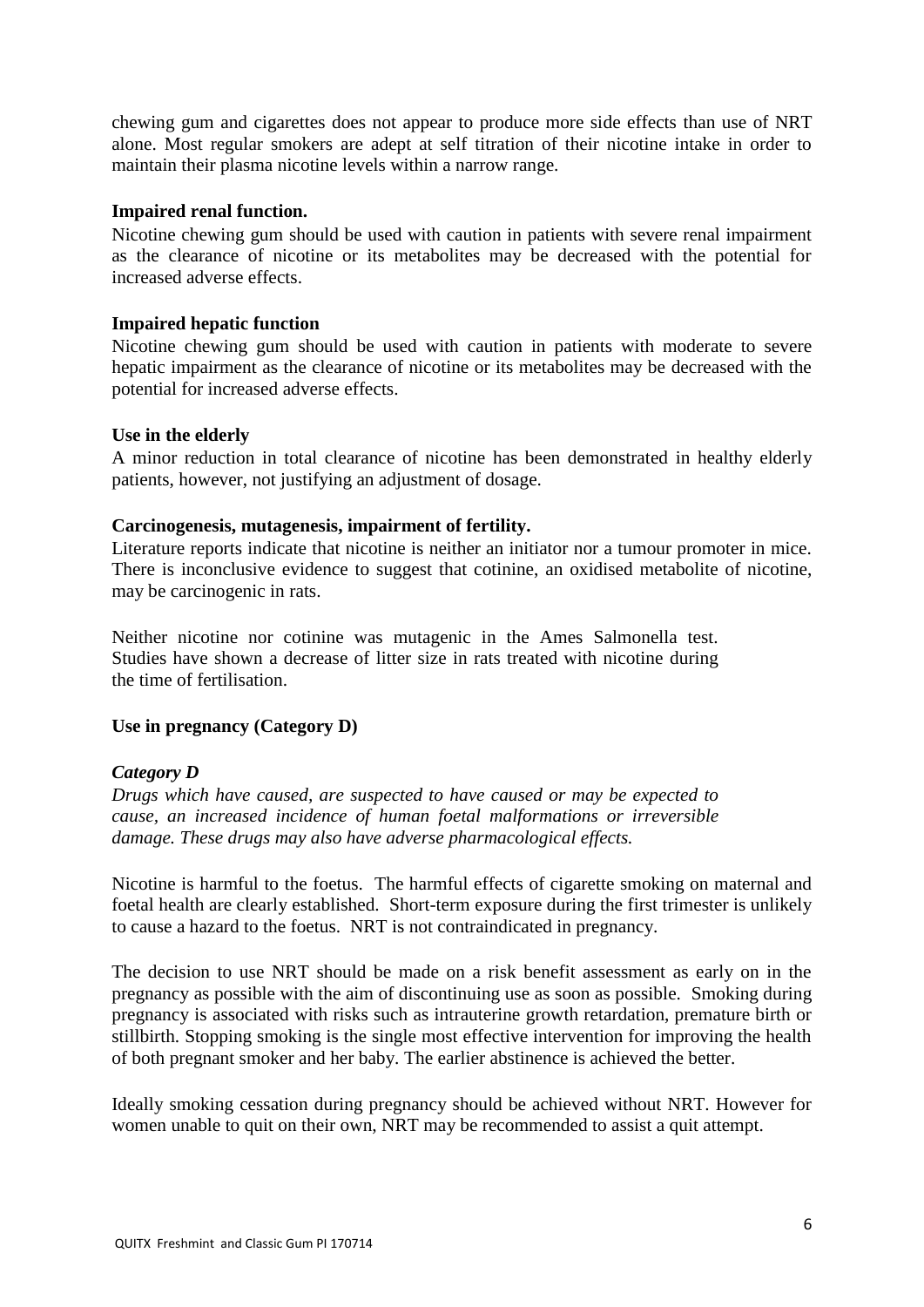Nicotine passes to the foetus affecting breathing movements and has a dose dependent effect on placental/foetal circulation. However the risk of using NRT to the foetus is lower than that expected with tobacco smoking, due to lower maximal plasma nicotine concentration and no additional exposure to polycyclic hydrocarbons and carbon monoxide. Intermittent dosing products may be preferable as these usually provide a lower daily dose of nicotine than patches. However, patches may be preferred if the woman is suffering from nausea during pregnancy. If patches are used they

should be removed before going to bed.

#### **Use in lactation**

NRT is not contraindicated in lactation. Nicotine from smoking and NRT is found in breast milk. However the amount of nicotine the infant is exposed to is relatively small and less hazardous than the second hand smoke they would otherwise be exposed to.

Using intermittent dose NRT preparations, such as nicotine chewing gum, may minimize the amount of nicotine in the breast milk as the time between administrations of NRT and feeding can be more easily prolonged. Women should breastfeed just before using the product.

#### **Paediatric use**

*Danger in small children.* Doses of nicotine tolerated by adult and adolescent smokers can produce severe toxicity in small children that may be fatal. Products containing nicotine should not be left where they may be misused, handled or ingested by children. Nicotine gum should be disposed of with care.

#### **INTERACTIONS WITH OTHER MEDICINES**

No clinically relevant interactions between nicotine replacement therapy and other drugs have definitely been established. However nicotine may possibly enhance the haemodynamic effects of adenosine i.e. increase in blood pressure and heart rate and also increase pain response (angina pectoris type chest pain) provoked by adenosine administration.

*Stopping smoking* Polycyclic aromatic hydrocarbons in tobacco smoke induce the metabolism of drugs metabolised by CYP 1A2 (and possibly by CYP 1A1). When a smoker stops smoking, this may result in slower metabolism and a consequent rise in blood levels of such drugs. This is of potential clinical importance for products with a narrow therapeutic window, e.g., theophylline, clozapine and ropinirole.

The plasma concentration of other drugs metabolised in part by CYP1A2, e.g. imipramine, olanzapine, clomipramine, fluvoxamine and caffeine may also increase on cessation of smoking, although data to support this are lacking and the possible clinical significance of this effect is unknown.

Limited data indicate that the metabolism of flecainide and pentazocine may also be induced by smoking.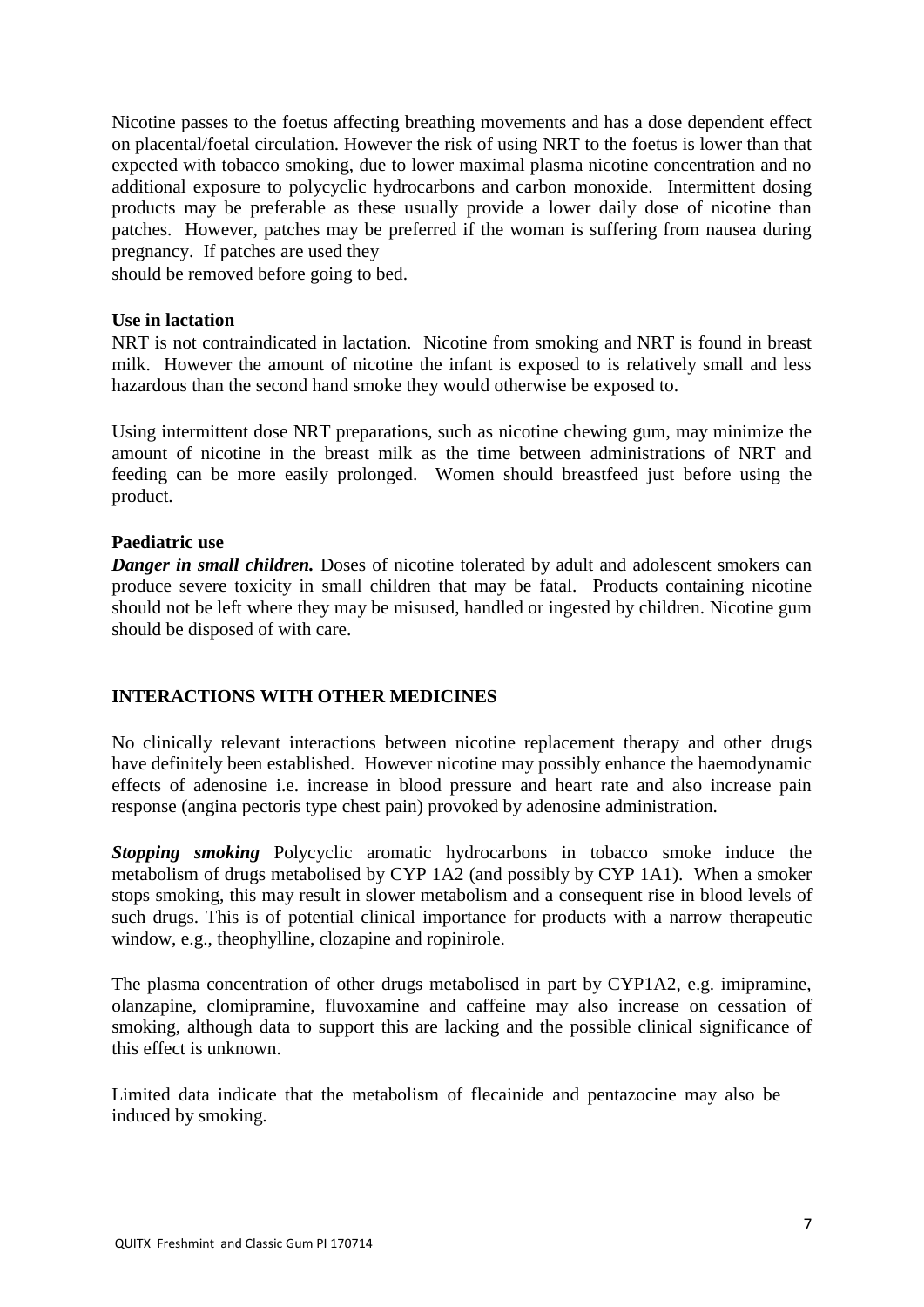## **ADVERSE EFFECTS**

Nicotine chewing gum may cause adverse reactions similar to those associated with nicotine administered by other means and are mainly dose dependent.

Most of the undesirable effects reported by the patients occur during the first three to four weeks after start of treatment. The chewing gum may stick to and, in rare cases, may damage dentures.

The frequency of the more common reactions include the following.

#### **Common (1/10 to 1/100)**

Central nervous system: headache. Gastrointestinal system: gastrointestinal discomfort, hiccups, nausea, vomiting. Local: sore mouth or throat, jaw muscle ache.

## **Less common (1/100 to 1/1,000)**

Circulation: palpitations. Skin: erythema, urticaria.

#### **Rare (1/1,000 to 1/10,000).**

Cardiovascular system: reversible atrial fibrillation. Other: allergic reactions such as angioedema.

Some symptoms, such as dizziness, headache and sleeplessness may be related to withdrawal symptoms associated with abstinence from smoking. Increased frequency of aphthous ulcer may occur after abstinence from smoking. The causality is unclear.

# **DOSAGE AND ADMINISTRATION**

#### **Smoking cessation**

The initial dosage should be individualised on the basis of the patient's nicotine dependence. QuitX Chewing Gum should be used when the urge to smoke is felt. Most smokers require about 8 to 12 pieces of the 2 mg gum or four to six pieces of the 4 mg gum. Not more than 20 pieces of the 2 mg gum or ten pieces of the 4 mg gum (equivalent to a daily dose of 40 mg) should be chewed in one day.

Highly dependent smokers (smoke  $> 20$  cigarettes/day) or patients who have failed to stop smoking with the 2 mg gum should receive the 4 mg dosage initially. Other patients should begin treatment with the 2 mg dosage strength. Advice and support normally improve the success rate.

The following points should be observed.

Due to their nicotine content, QuitX Chewing Gum has an unusual taste. QuitX Chewing Gum should be chewed slowly until a strong taste or a slight tingling sensation is felt. When the tingling sensation occurs the smoker should stop chewing and the gum should be placed under the tongue or between the cheek and gums until the taste or tingling sensation has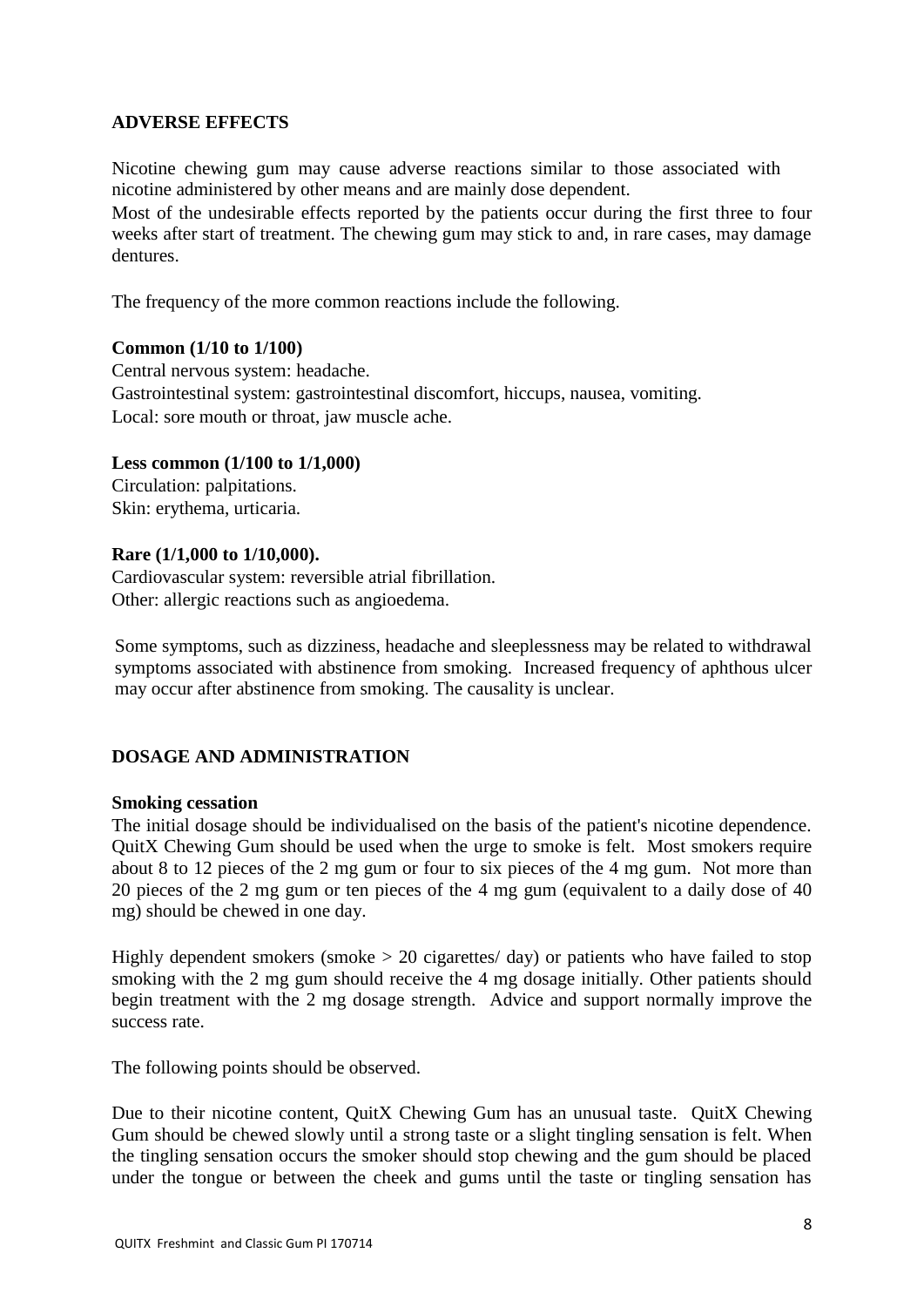disappeared. Chewing should then be resumed slowly and the procedure repeated. QuitX Chewing Gum should be chewed in this manner until the nicotine effect is no longer experienced (about 30 minutes).

The nicotine effects are not experienced until after a few minutes of chewing, the rapid satisfaction supplied by smoking is hence not to be expected. Rapid chewing may initially irritate the throat or cause hiccups or nausea. Adapting to the proper chewing technique takes a few days. Acidic beverages, e.g. coffee or soft drinks interfere with the buccal absorption of nicotine. Use of such beverages should therefore be avoided for 15 minutes before and during chewing.

## *Children*

QuitX Chewing Gum should not be administered to children under 12 years of age.

# *Adults and elderly*

QuitX Chewing Gum should be used for at least 3 months. Gradual weaning from the gum should then be initiated. Treatment should be stopped when the dose is reduced to 1 to 2 chewing gums per day. Any spare gum should be retained, as craving may suddenly occur.

Regular use of the gum beyond 12 months is generally not recommended. Some ex-smokers may need longer treatment with the gum to avoid returning to smoking.

## *Adolescents (12 to 18 years)*

When deciding whether to recommend NRT an assessment should be made on the individual's nicotine dependence, motivation to quit and willingness to accept counselling. Counselling is considered to be vitally important in the effective treatment of tobacco dependence in this age group. Use for up to 8 weeks to break the habit of smoking, and then gradually reduce gum use over a 4 week period. When daily use is 1 to 2 gums, use should be stopped.

For those using 4 mg nicotine gum, the 2 mg nicotine gum will be helpful during withdrawal from treatment.

As data are limited in this age group, the recommended duration of treatment is 12 weeks. If longer treatment is required, advice should be sought from a healthcare professional.

Before a recommendation to extend treatment beyond 12 weeks is made the patient should be reassessed for commitment to quitting, expected benefit of continued treatment and maturity. Treatment should not be extended by more than a further 4 weeks.

#### **Combination treatment**

If smokers have previously relapsed with use of one form of nicotine replacement therapy (NRT), combination therapy could be beneficial. Smokers who experience breakthrough cravings or have difficulty controlling cravings using one form of NRT alone could combine the use of QuitX nicotine patch Step 1 (21mg/24 hours) with another form of NRT such as QuitX chewing gum 2 mg. QuitX chewing gum 4 mg should not be used with nicotine patches.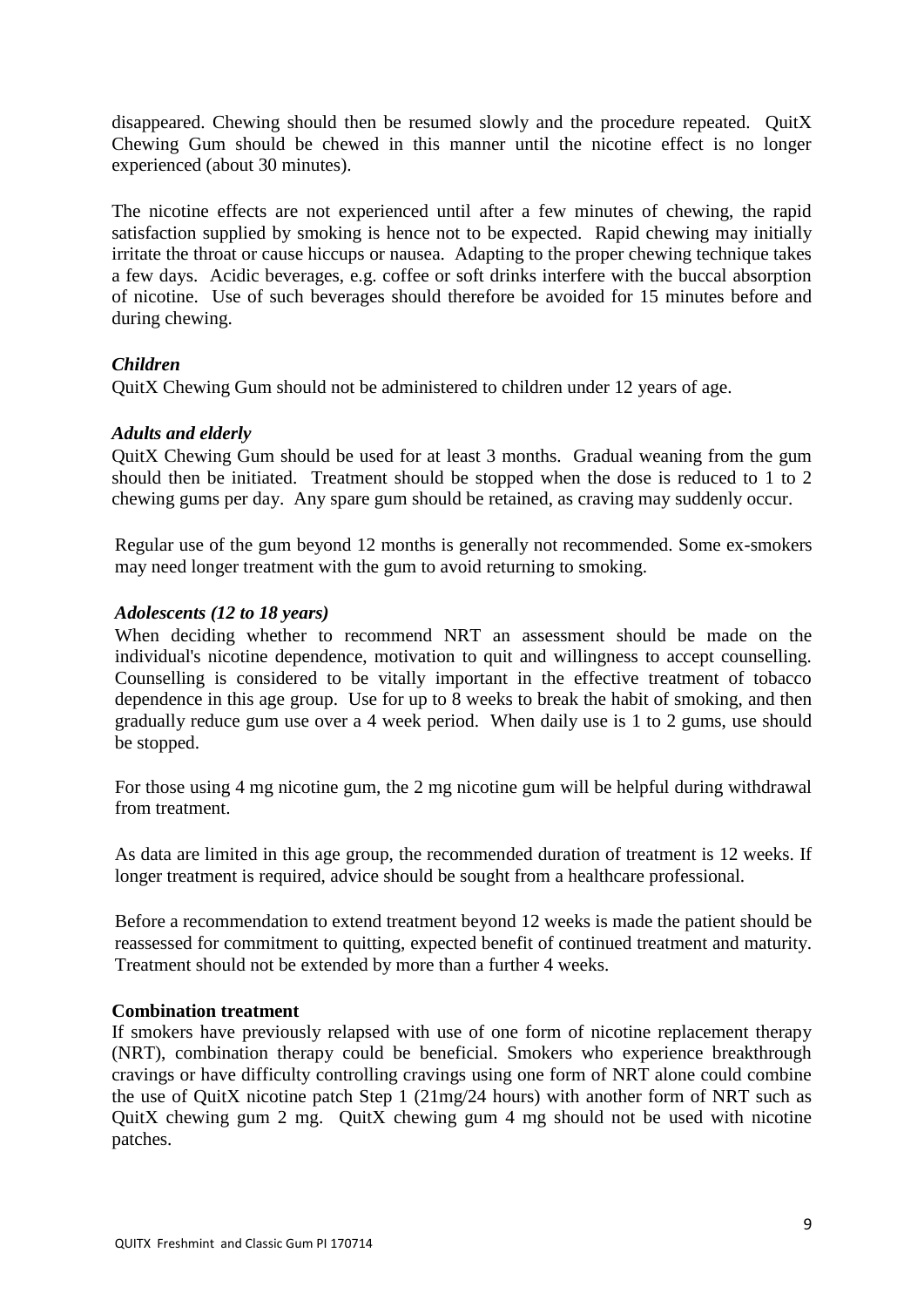When using QuitX nicotine patch Step 1 (21mg/24hours) in addition to QuitX chewing gum 2 mg, it is recommended that 4 to 12 pieces are used each day. Most people will use 5 to 6 pieces. Do not exceed 12 pieces a day.

Combination therapy should be used for 12 weeks, after which one of the two following programs should be followed.

- 1. Stop use of QuitX nicotine patch and gradually reduce the number of gums used until they are no longer needed.
- 2. Continue with QuitX nicotine patch Step 2 (14mg/24 hours) for 3 to 4 weeks, then QuitX nicotine patch Step 3 (7mg/24 hours) for a further 3 to 4 weeks while maintaining the number of QuitX chewing gum 2 mg that is used each day. After use of patches is ceased, gradually reduce the number of gums used until they are no longer needed.

#### **Smoking reduction (reducing to stop)**

The smoker should use QuitX Chewing Gum between smoking episodes in order to prolong intervals between cigarettes, with the aim of reducing smoking as much as possible. Highly dependent smokers (smoke  $> 20$  cigarettes/day) or patients who have failed to stop smoking with the 2 mg gum should use the 4 mg dosage.

Other patients should begin treatment with the 2 mg dosage. Not more than 20 pieces of the 2 mg gum or 10 pieces of the 4 mg gum (equivalent to a daily dose of 40 mg) should be chewed in one day. If the smoker has not achieved a reduction in the number of cigarettes per day after 6 weeks, he or she should consult a healthcare professional. This six week time period is given to the smoker to allow them to familiarise themselves with nicotine chewing gum and to deal with craving symptoms while they attempt to reduce their smoking. Smokers who do reduce their smoking with nicotine chewing gum should make a cessation attempt as soon as they feel ready, but not later than 6 months after they start using nicotine chewing gum.

When making a cessation attempt, the smoking cessation instructions above, can be followed. If the smoker has not made a cessation attempt within 9 months of commencing treatment he or she should consult a healthcare professional.

#### **OVERDOSAGE**

Excessive use of nicotine from either NRT and/or smoking might cause symptoms of an overdose. The risk of poisoning as a result of swallowing the gum is very small, as absorption in the absence of chewing is slow and incomplete.

#### **Symptoms**

Symptoms of overdosage are those of acute nicotine poisoning and include nausea, salivation, vomiting, abdominal pain, diarrhoea, sweating, headache, dizziness, disturbed hearing and marked weakness. At high doses, these symptoms may be followed by hypotension, weak and irregular pulse, breathing difficulties, prostration, circulatory collapse and general convulsions.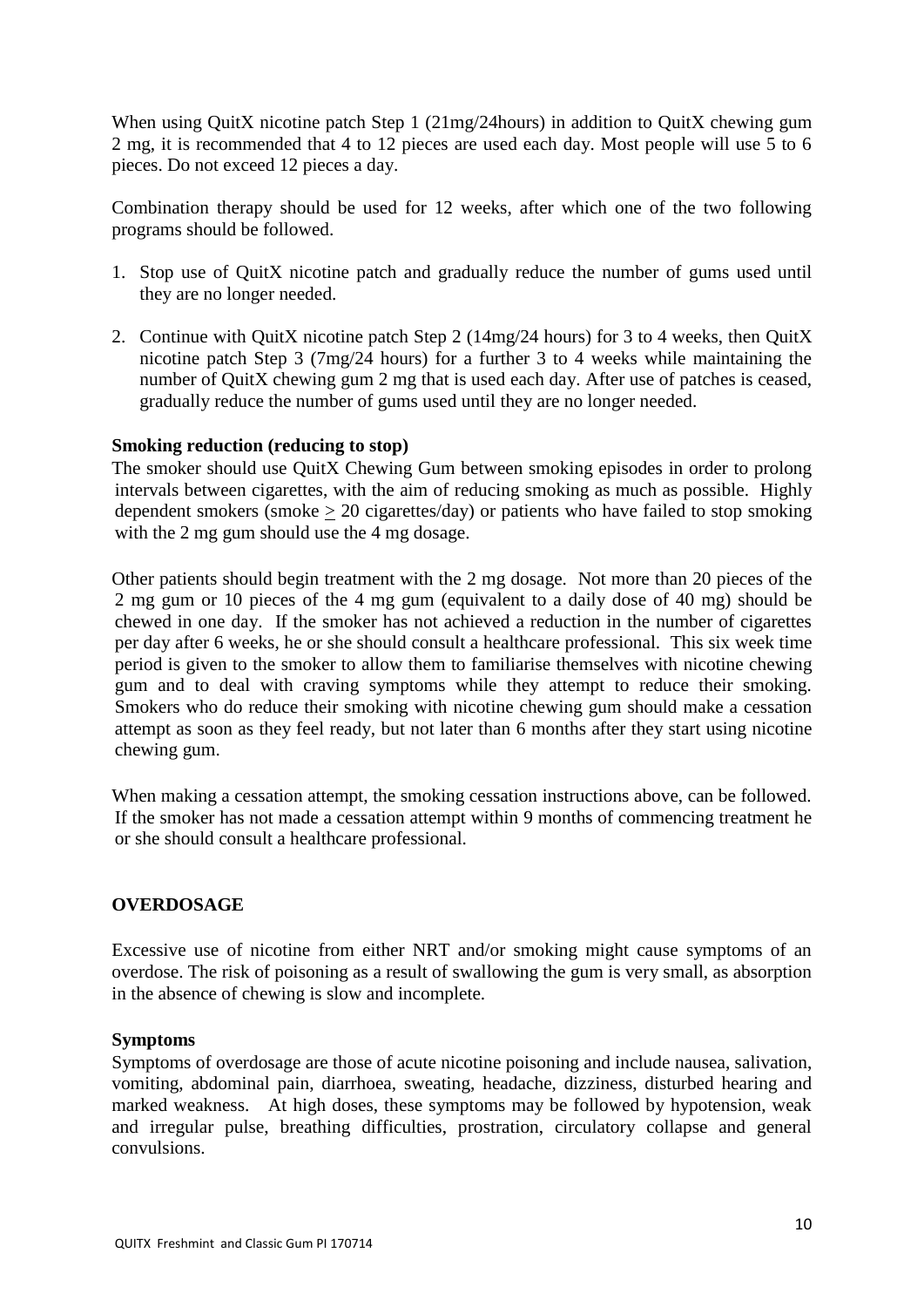Overdosage with nicotine can occur if the patient has a very low pretreatment nicotine intake or uses other forms of nicotine. The acute minimum lethal oral dose of nicotine in nonsmokers is believed to be 40 to 60 mg. Doses of nicotine that are tolerated by adult smokers during treatment may produce severe symptoms of poisoning in small children and may prove fatal. The lethal dose of nicotine in a small child is approximately 10 to 15 mg.

#### **Treatment**

Contact the Poison Information Centre (13 1126) for advice on management of overdose.

If chewing gum is ingested, activated charcoal should be given as soon as possible.

The administration of nicotine should be stopped immediately and the patient should be treated symptomatically. Activated charcoal reduces gastrointestinal absorption of nicotine.

#### **PRESENTATION AND STORAGE CONDITIONS**

QuitX Freshmint Chewing Gum 2 mg (white square, biconvex coated gum): blister packs of 30's, and 100's.

QuitX Freshmint Chewing Gum 4 mg (light peach, square, biconvex coated gum): blister packs of 30's, and 100's.

QuitX Classic Chewing Gum 2 mg (off-white to tan, square, biconvex uncoated gum): blister packs of 30's, and 100's.

QuitX Classic Chewing Gum 4 mg (yellowish, square, biconvex uncoated gum): blister packs of 30's, and 100's.

Store below 25°C.

#### **NAME AND ADDRESS OF THE SPONSOR**

Medis Pharma Pty Ltd Level 3, 5 Essex St The Rocks NSW 2000 Australia

#### **POISON SCHEDULE OF THE MEDICINE**

Not scheduled